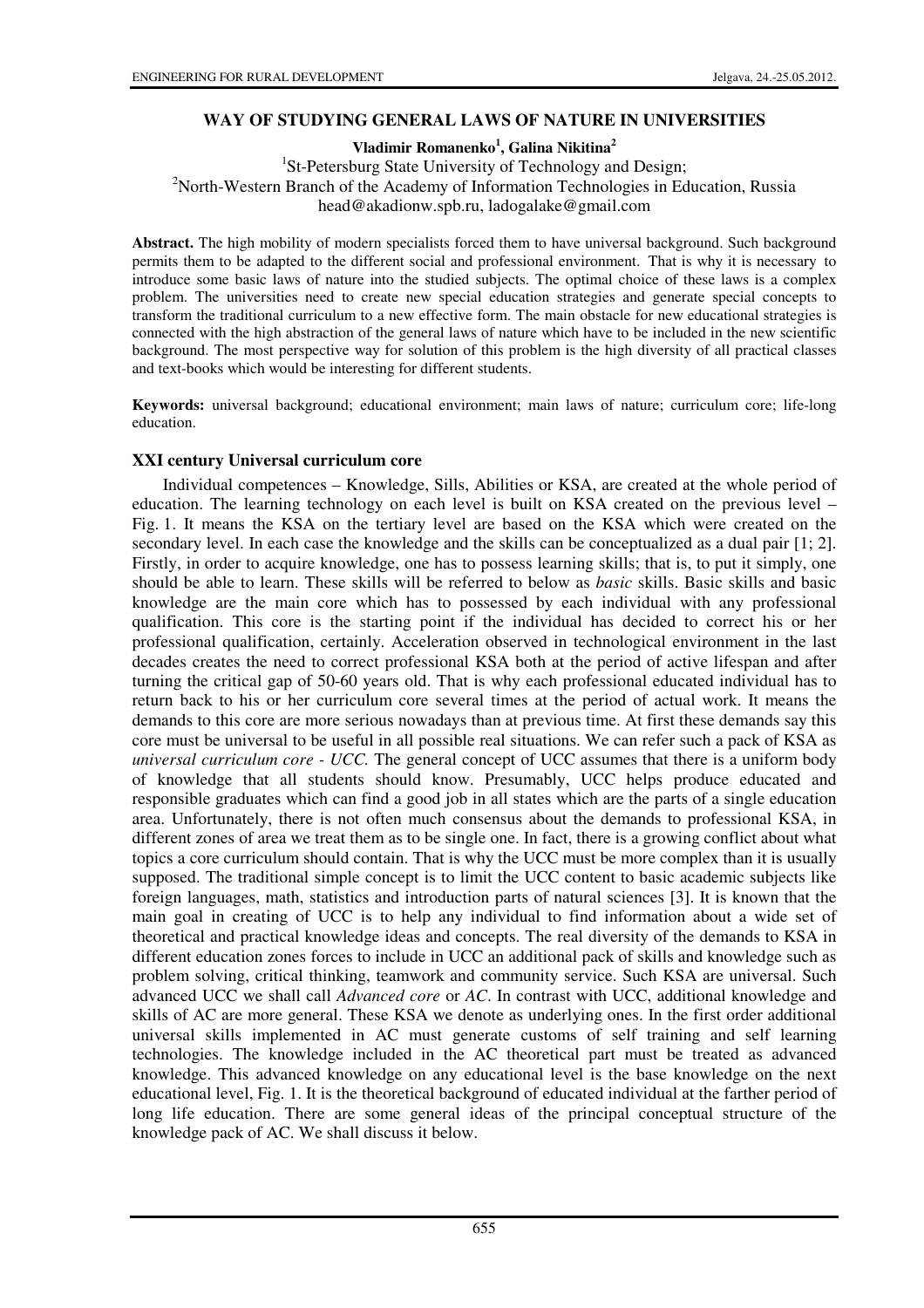#### **Difference between AC and traditional UCC**

In the single education area the standard educational strategy is based on curriculum which is built on a mandated core. The content of UCC is defined and designed outside the classroom certainly. As a result all students learn a common set of knowledge, skills, and abilities. All universities and colleges use the same performance indicators of UCC. The widely spread indicators in all education areas are credits. Students sometimes struggle in one or more core areas. Some students believe that they can increase their background struggle in different knowledge areas and taking several electives. Unfortunately, in some cases the students do not understand that scoring well in an elective is not valid in the universal criteria of education performance. Sometimes the electives are taken in account at the national level only. The supra-national policy is still not ready for uniform scoring of electives. In a common situation the academic content remains the primary focus of UCC. Nevertheless, we hope the higher education systems in Europe move quickly toward quite similar patterns.

AC differs from standard UCC by its primary interest to general laws of nature and generating skills in which some core teaching is moving toward application and problem solving. The Laws of Nature are to be distinguished both from Scientific Laws and from Natural Laws. Neither Natural Laws, as invoked in legal or ethical theories, nor Scientific Laws, which some researchers consider being scientists' attempts to state or approximate the Laws of Nature. There are many laws of nature. The main problem of modern time is the best choice of these laws included in AC. This choice depends both of the area of the students' interest and on their educational level, too. For instance, on the second education level the student learns the laws of Elementary science. On the tertiary level these laws are replaced into the laws of Intermediate science. It is known that real mental behaviour of individuals depends on creativity, culture and education. AC produce different abilities which are affected on all three components of mental behaviour. Yet, the value of these components depends on the area of professional interests. That is why the pack of additional KSA introducing in AC is different for engineers, scientists and humanitarians. The difference is connected not with its set. All distinctions are going on from the field of professional interests. Correspondingly, there are three different types of AC. These types define real theoretical and mental background of an educated individual. Simultaneously with upgrade of the background AC has an additional goal which is consolidation and practice of fundamental skills and abilities. This additional upgraded background is called *Conceptual background.* Its KSA are created as a result of hidden technologies [1,2]. The conceptual background is continuously upgraded all the life span of an individual. The main general abilities created on the conceptual background level are: the ability of a learned individual to focus on abstract concepts; the ability to use holistic as opposite to linear approach and the ability to acquire and utilise new knowledge.

The process of upgrading is required for all graduated individuals. One of the ways of this upgrading is informal learning and self-training. There are special educational strategies invited for adult learners to engage in life-long learning. The general concept of these strategies is the idea that the process of learning can occur with or without formal institutional education. Their occupational studies are important as well.

### **Conceptual structure of advanced knowledge pack**

The characteristic type of development of the human knowledge undergoes periodical massive changes and fundamental internal and external restructuring. We can recollect several periods at which the main vector of investigations was oriented to detailed study of different special areas. These periods are the time of gathering and storage of facts and simple primary theories. The second type of development is connected with generalization of special knowledge. The most part of the general laws of nature were found at these periods. One can observe the transition to the second style of knowledge development from the second half of the XX century. This transition transforms the structure both of the UCC and AC knowledge content. The additional effect of the demands to the main pack of basic knowledge is connected with noticeable increase of storage of new knowledge and creating of new skills in modern time. So, it is possible to say: modern time needs to create a modern pack of basic knowledge learned on all educational levels. In order for this concept to maintain any analytical usefulness, it must be defined and examined.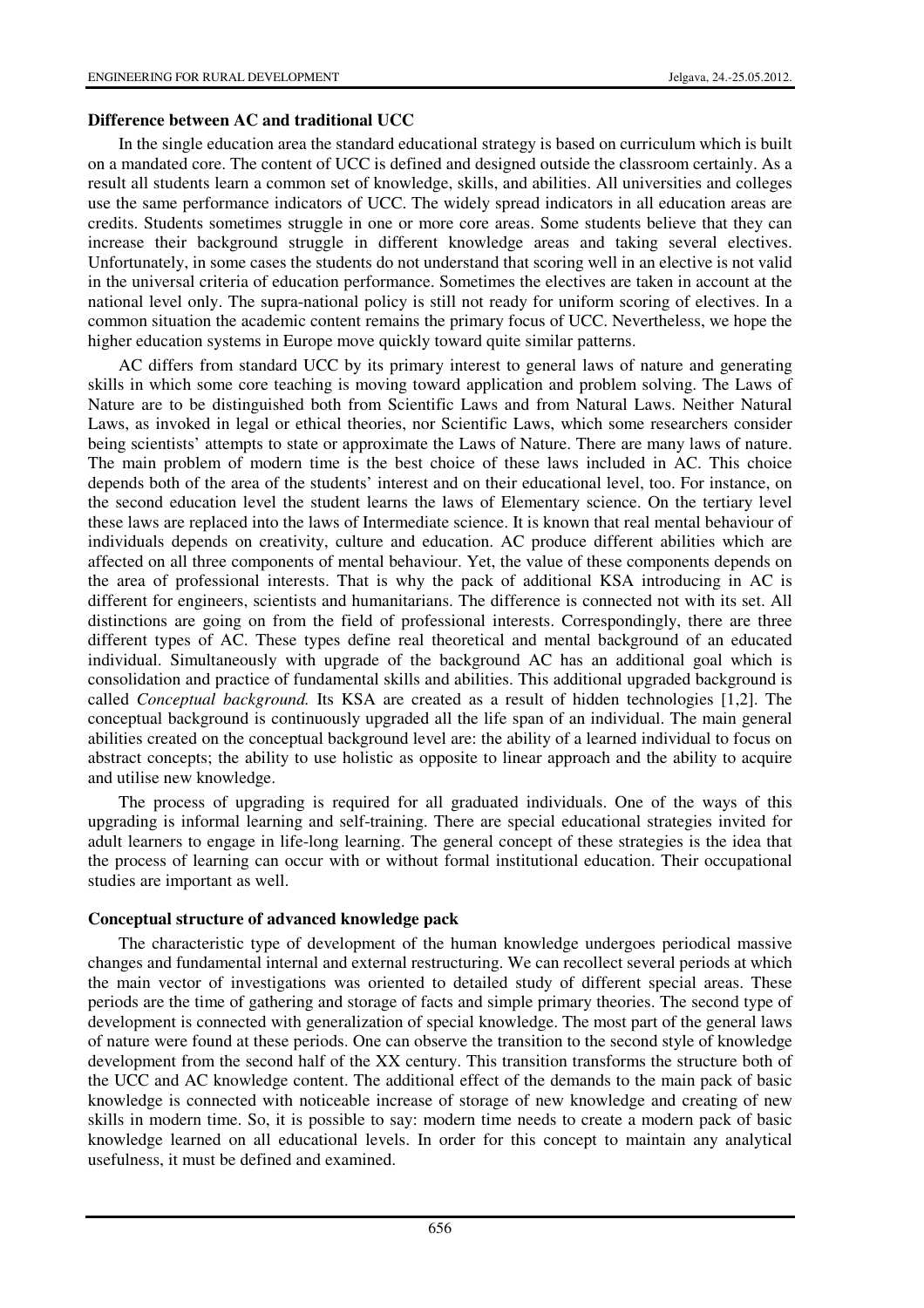The basic pack of knowledge consists of several parts. The first part includes the main skills which help students develop the methods of searching and ordering new facts. The second part teaches students to effective processing with new facts. The third part familiarizes students with the general laws of nature. Once the basic skills reach a certain level of maturity, they can be used in applications. The applications are very different as they depend on the future professional activity of the individual. There is a limit of new conceptions which the student can study at the university period. That is why the pack of basic KSA depends on the area of professional interests. It depends on personal behaviours of the students, too. As a result the pre-diploma period of all educational strategies has to be strongly individualized. For this purpose some part of the basic pack must have a possibility to be partially changed. There are some problems which are necessary to be discussed to build a successful knowledge basic pack. The experienced faculties must define all concepts, set of practical skills and the time in the schedule which is the best for their practical development.

### **Creating of special skills necessary for successful practical work**

The list of the skills usually included into UCC are devoted to developing of professional abilities. Yet, there is the second set of skills which are useful in all possible professional areas, too. These skills are connected with technology of qualified processing of experimental, observational and theoretical data. The main of them are the skills in estimation of experimental errors, understanding of features of modern and classical experimental tools and finding the reliability of different data. Some additional skills are devoted to improve students in handling instrumental tools. It is necessary to give some preliminary theoretical instructions to develop these skills. Yet, the most effective learning strategy is to develop a special set of exercises which results are discussed in reciting classes.



Fig. 1. **Connection between knowledge on different educational levels**

One of the most serious problems in creating basic skills comes from the fact some of these skills are created in so called hidden processes [1,2]. The skills of this group can be developed under constant guidance of experienced instructors. This strategy is very effective in the field of creating special skills in searching, storing and processing of professional and educational information [4,5]. It is hardly possible to keep effective instructor's control after every student's step as his or her experiment is in progress. Consequently, inaccuracy of the student's actions remains missed. It generates some misconceptions in students' behaviours. Improving is possible under computer watching. In general, computerized methods of creating skills is one of the most effective ways in educational strategies of developing the core KSA [6].

### **The choice of general laws and learning strategies for universal curriculum**

High speed of development of modern science and technology demands to introduce in the base KSA some general laws of nature. The most difficult part of this educational strategy is to find the necessary set of these laws. It is clear that the number of basic laws cannot be too large. At the same time the pack of laws to choose to be learned has to be universal and clear both to the future engineers and scientists and to the future writers, artists, lawyers and so on. The best way to find the optimal